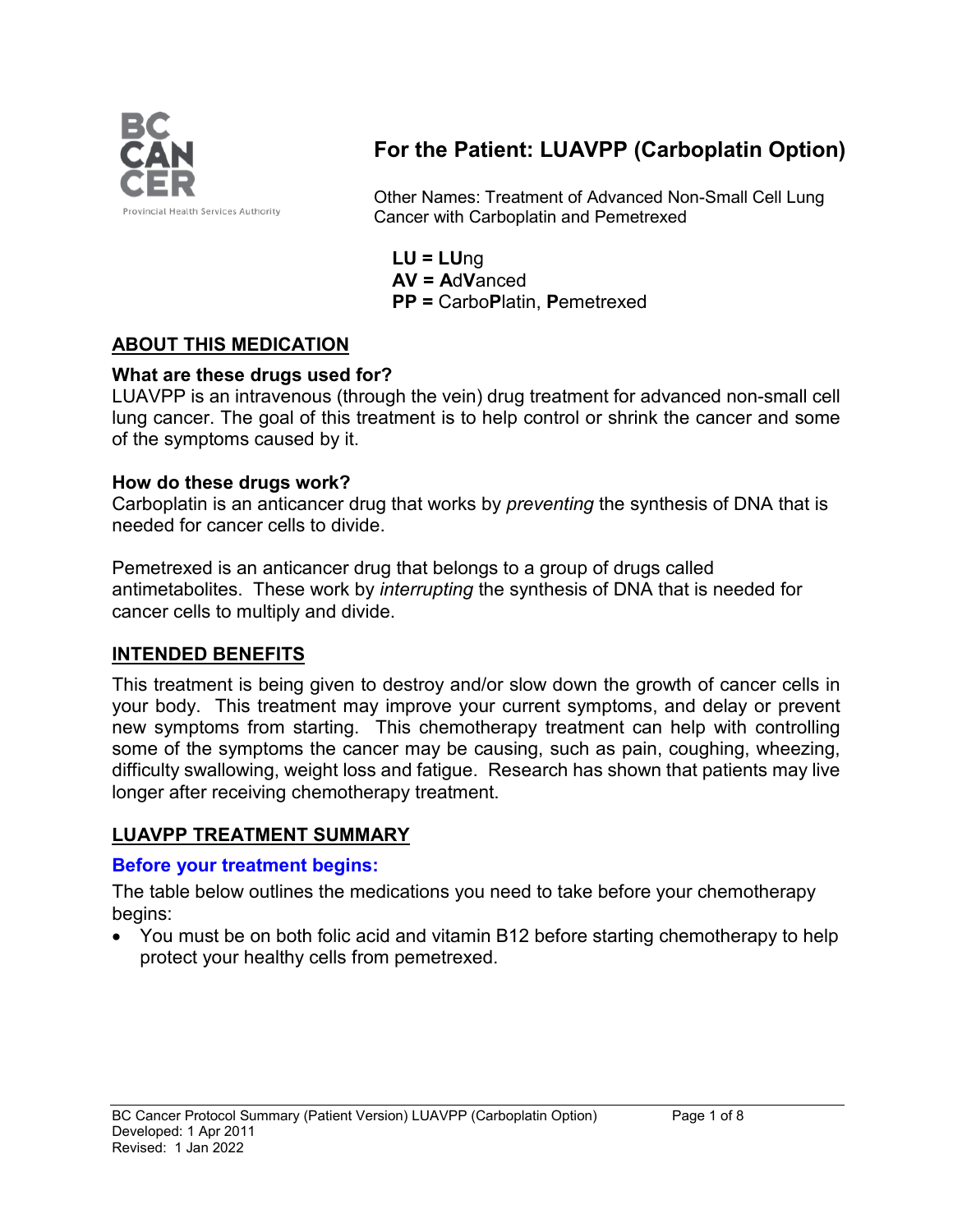| <b>MEDICATION</b>                           | <b>WHERE TO GET IT</b>                                                                 | <b>HOW TO TAKE IT</b>                                                                                                                                                             |
|---------------------------------------------|----------------------------------------------------------------------------------------|-----------------------------------------------------------------------------------------------------------------------------------------------------------------------------------|
| <b>Folic Acid 0.4 mg tablets</b>            | At your regular pharmacy,<br>without a prescription                                    | Take one tablet (0.4 mg) once<br>daily. Start one week before your<br>first treatment and stop three<br>weeks after your last treatment.                                          |
| Vitamin B12 1000 mcg<br>$(\mu g)$ injection | At your regular pharmacy,<br>behind the pharmacy<br>counter, without a<br>prescription | Your doctor or nurse will inject<br>this into your muscle once every<br>9 weeks. Start one week before<br>your first treatment and stop three<br>weeks after your last treatment. |

#### **How are these drugs given?**

- Your treatment plan consists of up to 6 chemotherapy "cycles". Each cycle lasts 3 weeks (21 days).
- For each cycle, you will have the two medications given to you intravenously (through the vein) on Day 1.
	- **-** Pemetrexed is given first, and is given intravenously over 10 minutes.
	- **-** Carboplatin is given last, and is given intravenously over 30 minutes.

### **What will happen when I get my drugs?**

- A blood test is done within one month of starting treatment.
- A blood test is also done before Day 1 of each cycle.
- For the first two cycles of treatment, an additional blood test will be done once a week.
- The dose and timing of your chemotherapy may be changed based on your blood test results and/or other side effects.
- Your very first treatment will take longer than other treatments because a nurse will be reviewing the possible side effects of your chemotherapy plan and will discuss with you how to manage them. *It is a good idea to bring someone with you to your first chemotherapy appointment.*
- You will be given a prescription for anti-nausea medications (to be filled at your regular pharmacy). Please bring your anti-nausea medications with you for each treatment. Your nurse will tell you when to take the anti-nausea medication. You may also need to take your anti-nausea drugs at home after therapy. It is easier to prevent nausea than to treat it once it happens, so follow directions closely.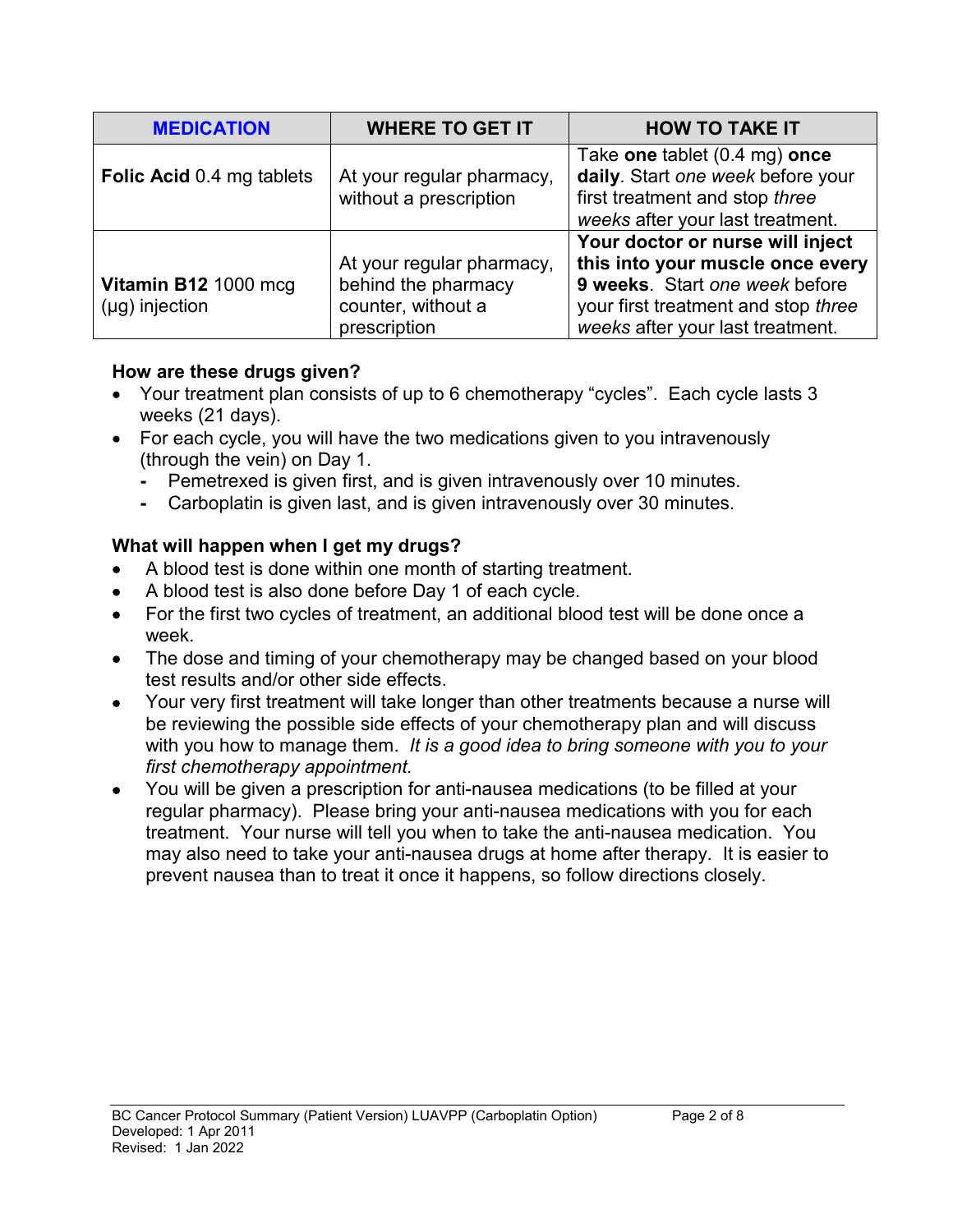### **LUAVPP TREATMENT PROTOCOL**

**Start Date: \_\_\_\_\_\_\_\_\_\_\_\_\_\_\_\_\_\_\_\_\_\_\_\_\_\_\_\_**

### **Cycle 1:**

| Day 1             | Day 2     | Day 3     | Day 4     | Day 5     | Day 6         | Day 7     |
|-------------------|-----------|-----------|-----------|-----------|---------------|-----------|
| Blood test,       | <b>No</b> | <b>No</b> | <b>No</b> | <b>No</b> | <b>No</b>     | <b>No</b> |
| Pemetrexed,       | chemo     | chemo     | chemo     | chemo     | chemo         | chemo     |
| Carboplatin       |           |           |           |           |               |           |
| Day 8             | Day 9     | Day 10    | Day 11    | Day 12    | Day 13        | Day 14    |
| <b>Blood test</b> | <b>No</b> | <b>No</b> | <b>No</b> | <b>No</b> | <b>No</b>     | <b>No</b> |
| No Chemo          | chemo     | chemo     | chemo     | chemo     | chemo         | chemo     |
| Day 15            | Day 16    | Day 17    | Day 18    | Day 19    | <b>Day 20</b> | Day 21    |
| <b>Blood test</b> | <b>No</b> | <b>No</b> | <b>No</b> | <b>No</b> | <b>No</b>     | <b>No</b> |
| No Chemo          | chemo     | chemo     | chemo     | chemo     | chemo         | chemo     |

**This 21-day cycle will repeat up to 5 more times**

**(weekly blood tests may not be required after Cycle #2 – this will be up to your oncologist)**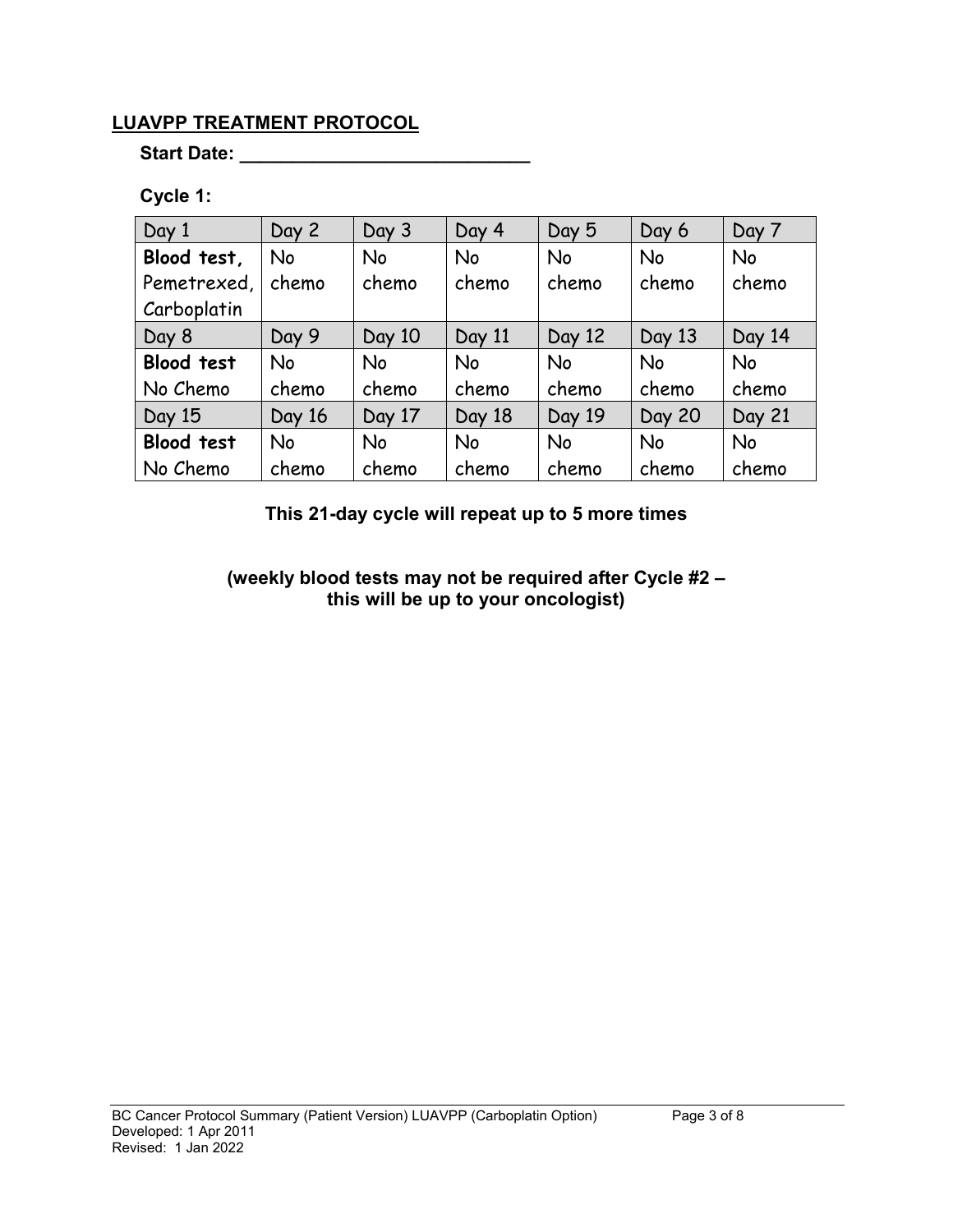# **CHEMOTHERAPY SIDE EFFECTS AND MANAGEMENT**

### **Are there any risks?**

• Unexpected and unlikely side effects can occur with any drug treatment. The ones listed below are particularly important for you to be aware of.

| <b>SERIOUS SIDE EFFECTS</b>                                                                                                                                                                                                                                                                            | How common<br>is it? | <b>MANAGEMENT</b>                                                                                                                                                                                                                                                                                                                                                                                 |
|--------------------------------------------------------------------------------------------------------------------------------------------------------------------------------------------------------------------------------------------------------------------------------------------------------|----------------------|---------------------------------------------------------------------------------------------------------------------------------------------------------------------------------------------------------------------------------------------------------------------------------------------------------------------------------------------------------------------------------------------------|
| Your white blood cells will<br>decrease a few days after<br>your treatment. They usually<br>return to normal in 2-3 weeks.<br>White blood cells protect your<br>body by fighting bacteria<br>(germs) that cause infection.<br>When they are low, you are at<br>greater risk of having an<br>infection. | Common               | To help prevent infection:<br>Wash your hands often and always after using the bathroom.<br>Take care of your skin and mouth by gently washing regularly.<br>Avoid crowds and people who are sick.<br>Call your doctor <i>immediately</i> at the first sign of an <i>infection</i><br>such as fever (over 100°F or 38°C by an oral thermometer), chills,<br>cough or burning when you pass urine. |
| Your platelets may decrease<br>during or after your treatment<br>They will return to normal after<br>your last treatment. Platelets<br>help to make your blood clot<br>when you hurt yourself. You<br>may bruise or bleed more<br>easily than usual.                                                   | Common               | To help prevent bleeding problems:<br>Try not to bruise, cut or burn yourself.<br>Clean your nose by blowing gently, do not pick your nose.<br>Avoid constipation.<br>Brush your teeth gently with a soft toothbrush as your gums may<br>bleed more easily. Maintain good oral hygiene.<br>Avoid taking ASA (eg: ASPIRIN®) or Ibuprofen (eg: ADVIL®), unless<br>prescribed by your doctor.        |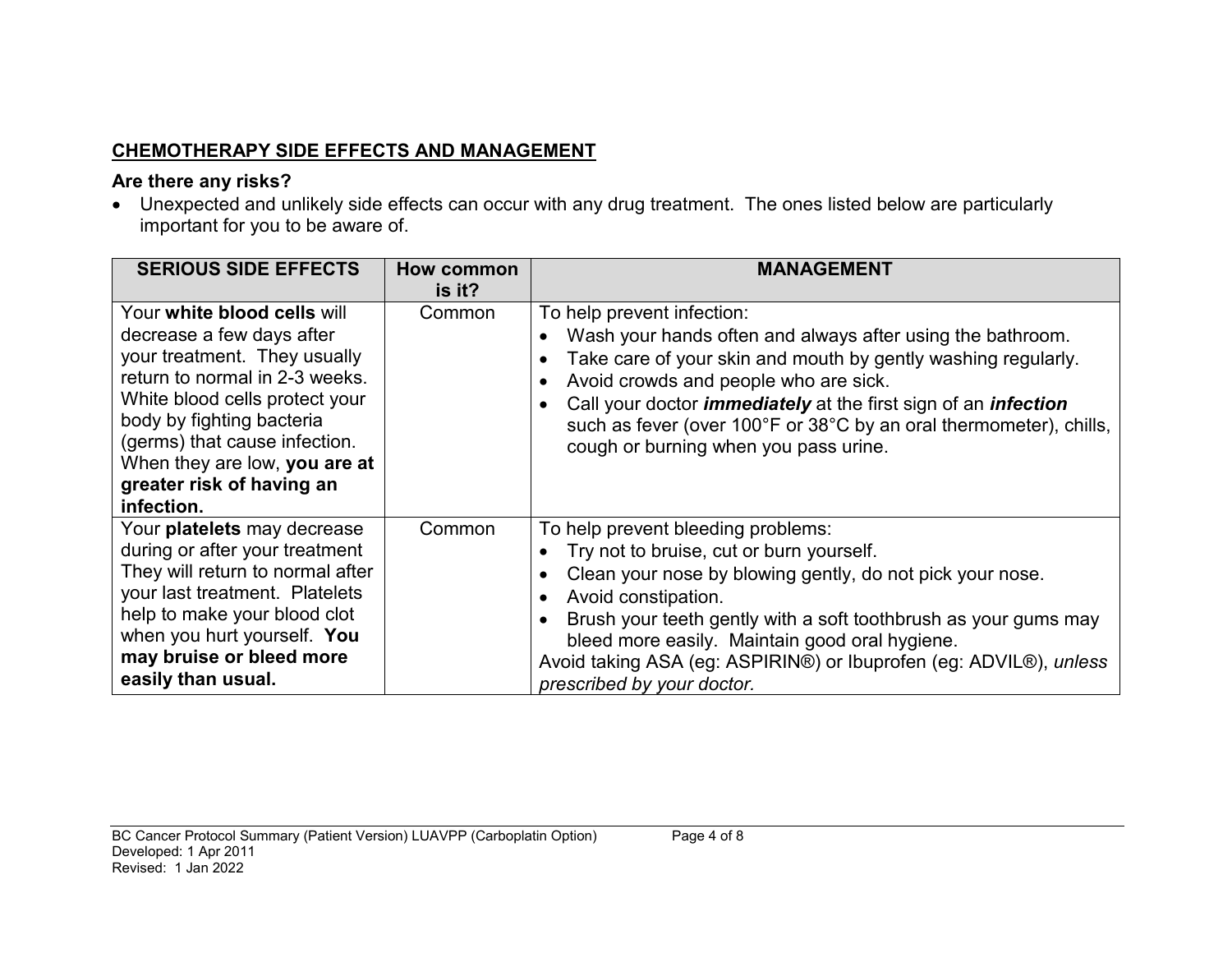| <b>OTHER SIDE EFFECTS</b>                                                                                                    | <b>How Common</b><br>Is It? | <b>MANAGEMENT</b>                                                                                                                                                                                                                                                                                                                                           |
|------------------------------------------------------------------------------------------------------------------------------|-----------------------------|-------------------------------------------------------------------------------------------------------------------------------------------------------------------------------------------------------------------------------------------------------------------------------------------------------------------------------------------------------------|
| Nausea and vomiting may<br>occur after your treatment and<br>may last for 24 hours.                                          | <b>Very Common</b>          | You will be given a prescription for anti-nausea drug(s) to take before<br>your chemotherapy treatment and/or at home. It is easier to prevent<br>nausea than to treat it once it has happened, so follow directions<br>closely.<br>Drink plenty of liquids.<br>Eat and drink often in small amounts.<br>Try the ideas in "Food Choices to Control Nausea". |
| <b>Tiredness</b> and lack of energy<br>may occur.                                                                            | Very Common                 | Do not drive a car or operate machinery if you are feeling tired.<br>$\bullet$<br>Try the ideas in "Your Bank of Energy Savings: How People with<br>$\bullet$<br>Cancer can Handle Fatigue".                                                                                                                                                                |
| Loss of appetite and weight<br>loss may sometimes occur<br>and may persist after<br>discontinuation of pemetrexed.           | Common                      | Try the ideas in "Food Ideas to Help with Decreased Appetite".                                                                                                                                                                                                                                                                                              |
| <b>Skin rashes may sometimes</b><br>occur.                                                                                   | Common                      | You will be given dexamethasone, a steroid which will help decrease<br>your chance of having a rash. A mild rash may still occur. To help<br>itching:<br>You can use calamine lotion.<br>If very irritating, call your doctor during office hours.<br>Otherwise make sure to mention it at your next visit.                                                 |
| Chest pain may occur a few<br>days after you receive<br>pemetrexed. This usually will<br>occur in the area of your<br>tumor. | Uncommon                    | Take acetaminophen (eg: TYLENOL®) every 4-6 hours as<br>$\bullet$<br>needed, up to a maximum of 4 g (4000 mg) per day. Start as<br>soon as possible once the pain begins.                                                                                                                                                                                   |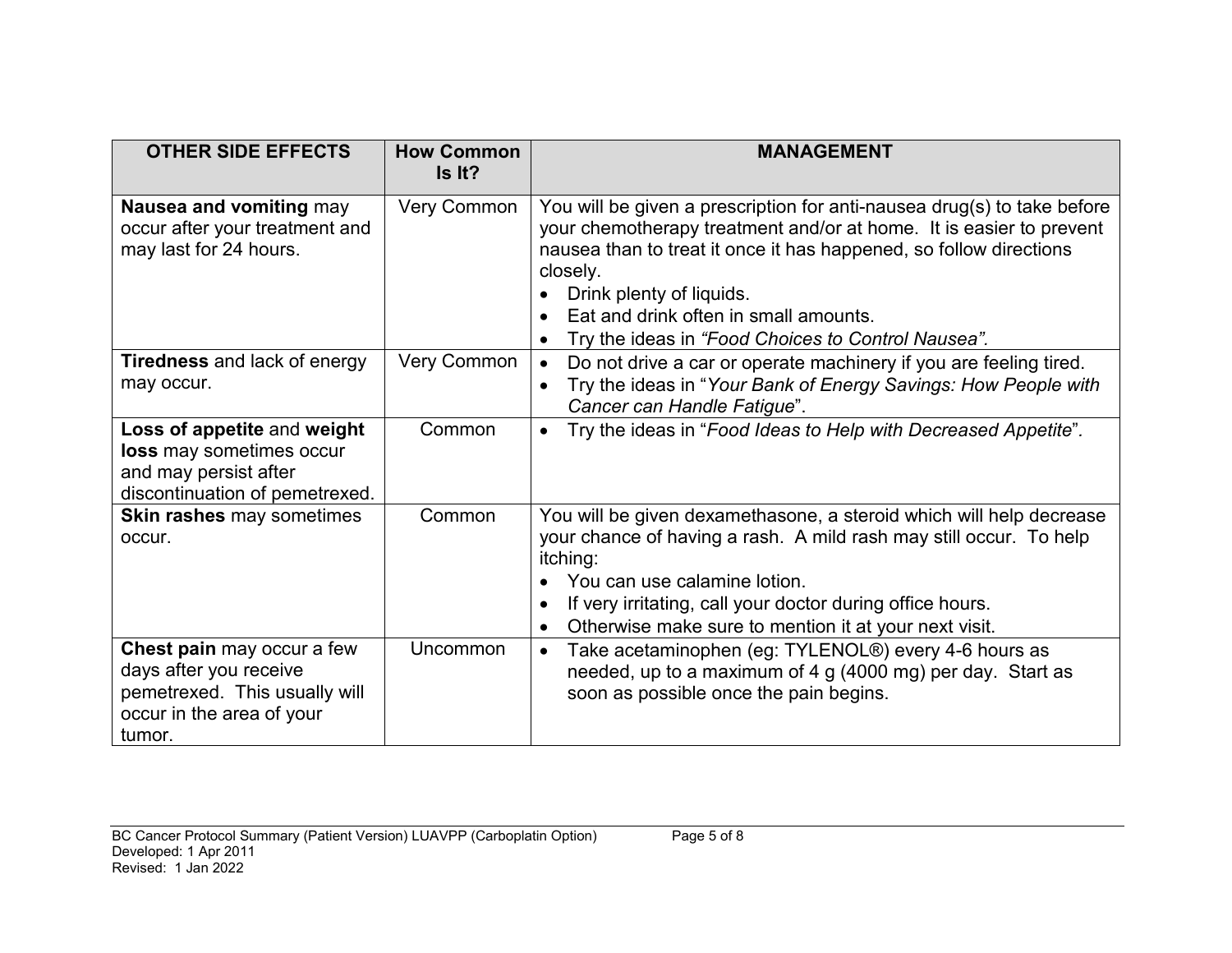| <b>OTHER SIDE EFFECTS</b>                                                                                                                                                                                         | <b>How Common</b><br>Is It? | <b>MANAGEMENT</b>                                                                                                                                                                                                                                                                                                                                                                                                                                              |
|-------------------------------------------------------------------------------------------------------------------------------------------------------------------------------------------------------------------|-----------------------------|----------------------------------------------------------------------------------------------------------------------------------------------------------------------------------------------------------------------------------------------------------------------------------------------------------------------------------------------------------------------------------------------------------------------------------------------------------------|
| Pain or tenderness may<br>occur where the needle was<br>placed in your vein.                                                                                                                                      | Uncommon                    | Apply cool compresses or soak in cool water for 15-20 minutes<br>several times a day.                                                                                                                                                                                                                                                                                                                                                                          |
| <b>Diarrhea</b> may sometimes<br>occur.                                                                                                                                                                           | Uncommon                    | To help diarrhea:<br>Drink plenty of liquids.<br>Eat and drink often in small amounts.<br>Avoid high fibre foods<br>as outlined in "Food Ideas to Help with Diarrhea during<br>Chemotherapy".                                                                                                                                                                                                                                                                  |
| Sore mouth may sometimes<br>occur a few days after<br>treatment. Mouth sores can<br>occur on the tongue, the sides<br>of the mouth or in the throat.<br>Mouth sores or bleeding gums<br>can lead to an infection. | Uncommon                    | Brush your teeth gently after eating and at bedtime with a very<br>$\bullet$<br>soft toothbrush. If your gums bleed, use gauze instead of a<br>brush. Use baking soda instead of toothpaste.<br>Make a mouthwash with $\frac{1}{2}$ teaspoon baking soda or salt in 1 cup<br>warm water and rinse several times a day.<br>Try soft, bland foods like puddings, milkshakes and cream soups.<br>Avoid spicy, crunchy or acidic food, and very hot or cold foods. |
| <b>Hair loss</b> is rare. If there is<br>hair loss, your hair will grow<br>back once you stop treatment.<br>Colour and texture may<br>change.                                                                     | Rare                        | Use a gentle shampoo and soft brush.<br>Care should be taken with use of hair spray, bleaches, dyes and<br>perms.                                                                                                                                                                                                                                                                                                                                              |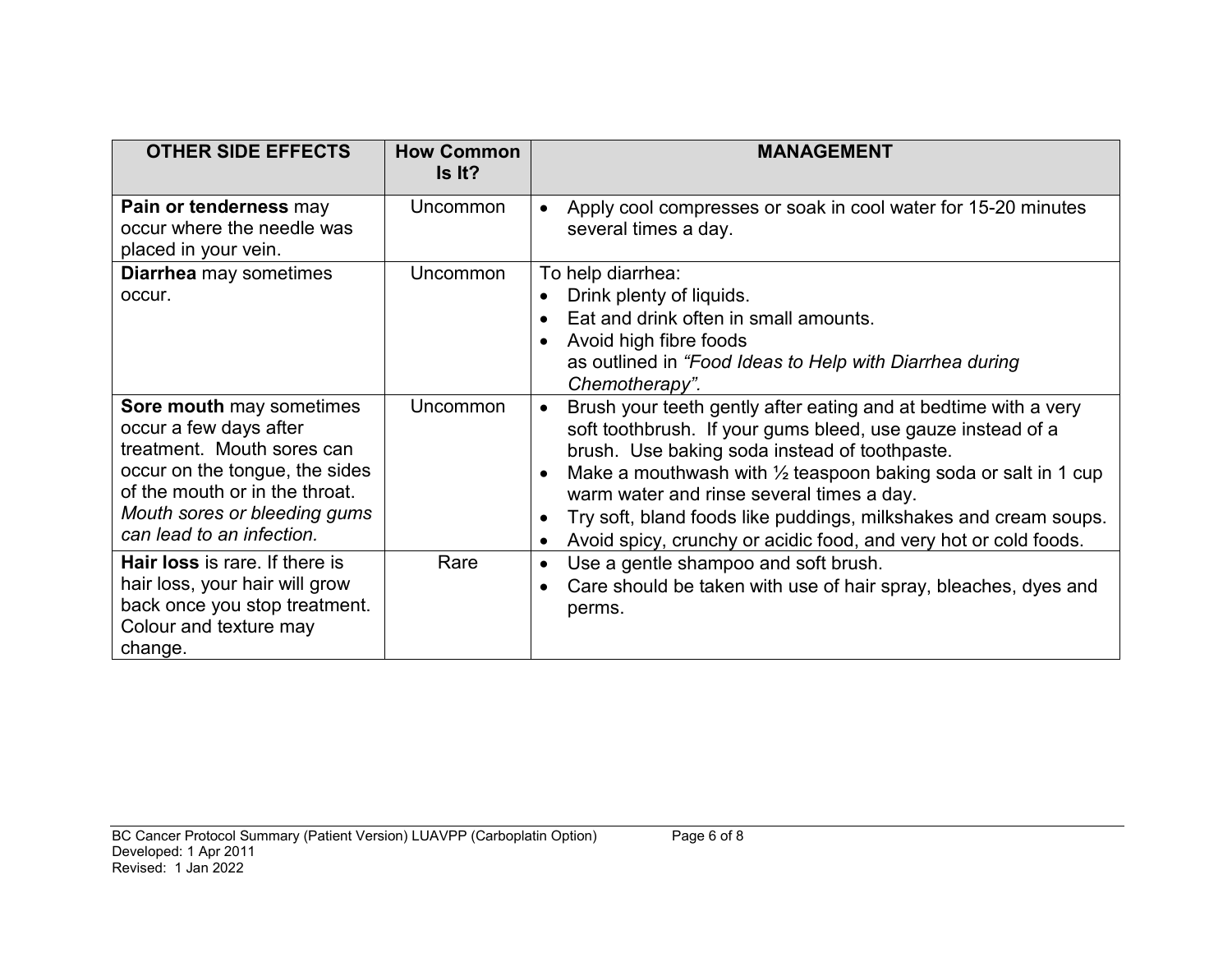# **INSTRUCTIONS FOR THE PATIENT**

# **What other drugs can interact with LUAVPP?**

- Other drugs such as phenytoin (DILANTIN®), warfarin (COUMADIN®) and ibuprofen (ADVIL®) may interact with LUAVPP. Tell your doctor if you are taking these or other drugs as you may need extra blood tests, your dose may need to be changed or your treatment may need to be held for a few days.
- Check with your doctor or pharmacist before you start taking any new prescription or non-prescription drugs.

# **Other important things to know:**

- The drinking of alcohol (in small amounts) does not appear to affect the safety or usefulness of this treatment.
- This treatment may cause sterility in men and menopause in women. If you plan to have children, discuss this with your doctor before starting treatment.
- This treatment may damage sperm and may cause harm to the baby if used during pregnancy. It is best to use *birth control* while you are undergoing treatment and for *3 months afterwards*. Tell your doctor right away if you or your partner becomes pregnant. Do not breast feed during treatment.
- Tell all doctors or dentists you see that you being treated with carboplatin and pemetrexed before you receive treatment of any form.

# **SEE YOUR DOCTOR OR GET EMERGENCY HELP IMMEDIATELY IF YOU HAVE:**

- Signs of an **infection** such as fever (over 100°F or 38°C by an oral thermometer), shaking chills, severe soar throat, productive cough, pain or burning when you pass urine, cloudy or foul smelling urine.
- Signs of **bleeding problems** such as black, tarry stools; blood in urine; pinpoint red spots on skin; extensive brusing.
- Signs of an **allergic reaction** soon after a treatment including dizziness, fast heart beat, face swelling or breathing problems.
- Signs of a **blood clot** such as tenderness or hardness over a vein, calf swelling and tenderness, sudden onset of cough, chest pain or shortness of breath.

### **SEE YOUR DOCTOR AS SOON AS POSSIBLE (DURING OFFICE HOURS) IF YOU HAVE:**

- **Stomach pain** not controlled by antacids or acetaminophen.
- **Changes in eyesight**.
- Signs of **kidney problems** such as lower back or side pain, swelling of feet or lower legs.
- Signs of **anemia** such as unusual tiredness or weakness.
- Signs of **liver problems** such as yellow eyes or skin, white or clay-coloured stools.
- Signs of **lung problems** such as shortness of breath, wheezing or coughing.
- **Skin rash** or **itching**.